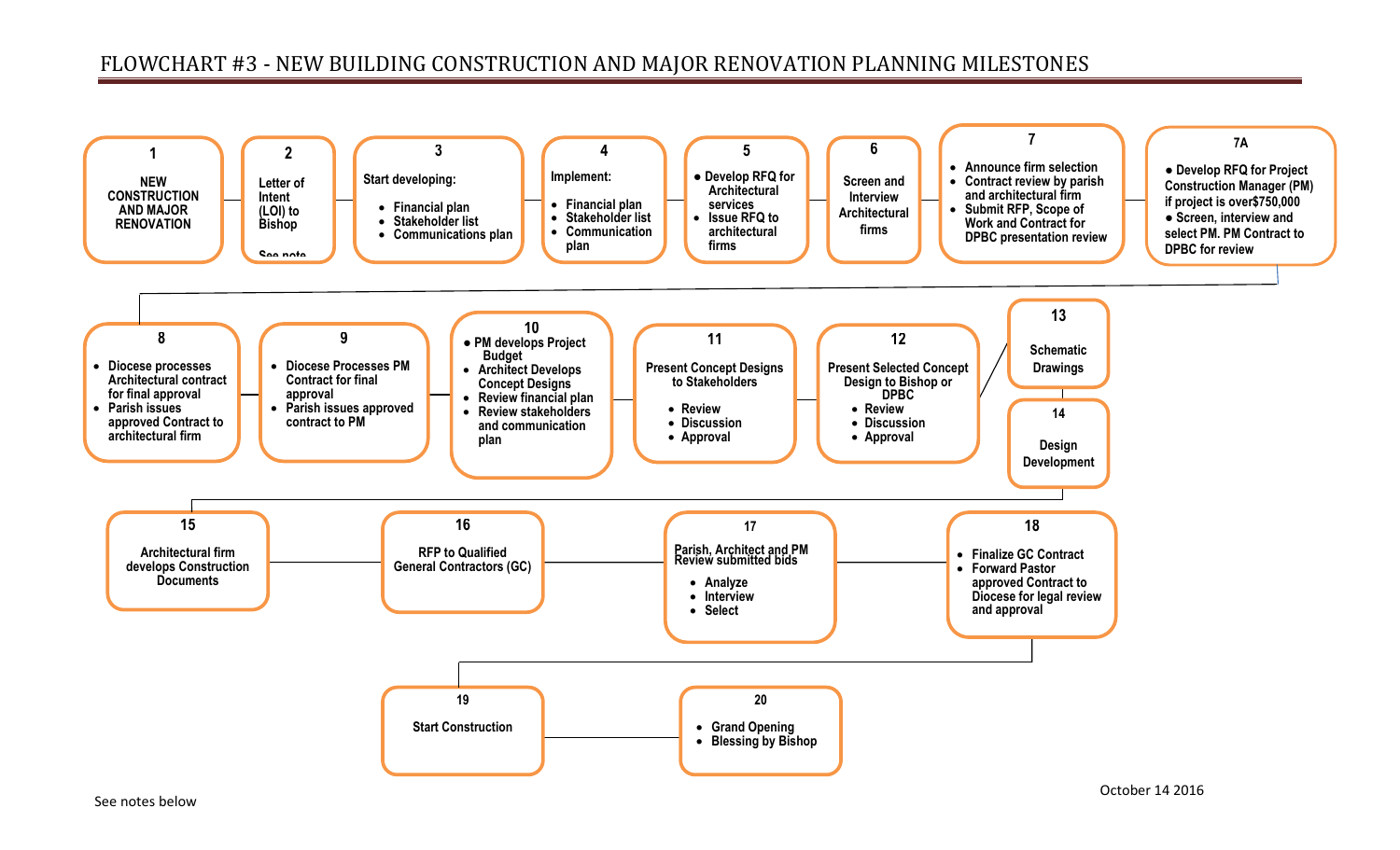## **NOTES**

## **BLOCK #2: Letter of Intent (LOI)**

There are three (3) Letters of Intent (LOI): Worship Space, Non-Worship Space, and Worship and Non-Worship Space combined. See web site [http://www.catholichawaii.org/diocesan-offices/facilities](http://www.catholichawaii.org/diocesan-offices/facilities-management/guidelines.aspx)[management/guidelines.aspx](http://www.catholichawaii.org/diocesan-offices/facilities-management/guidelines.aspx)</u> for samples.

## **BLOCK #3: Begin Project Development**

- Financial Plan
	- a. Review existing resources.
	- b. Review existing resource projections.
	- c. Are there sufficient resources?
		- 1. If not, discuss fund raising possibilities.
		- 2. If not, consider Capital Campaign approach.
	- d. Review needs, wants and requirements.
- Identify Stakeholders by category
	- a. Ministries
	- b. Parishioners
	- c. Neighbors
	- d. City & County officials, Neighborhood Boards, State Agencies
	- e. Police and Fire Departments
	- f. Local Politicians
	- g. Diocesan Staff
- Communication Plan

Develop a communication Plan for each Stakeholder category; e-mail, personal contact, letter, telephone or social media.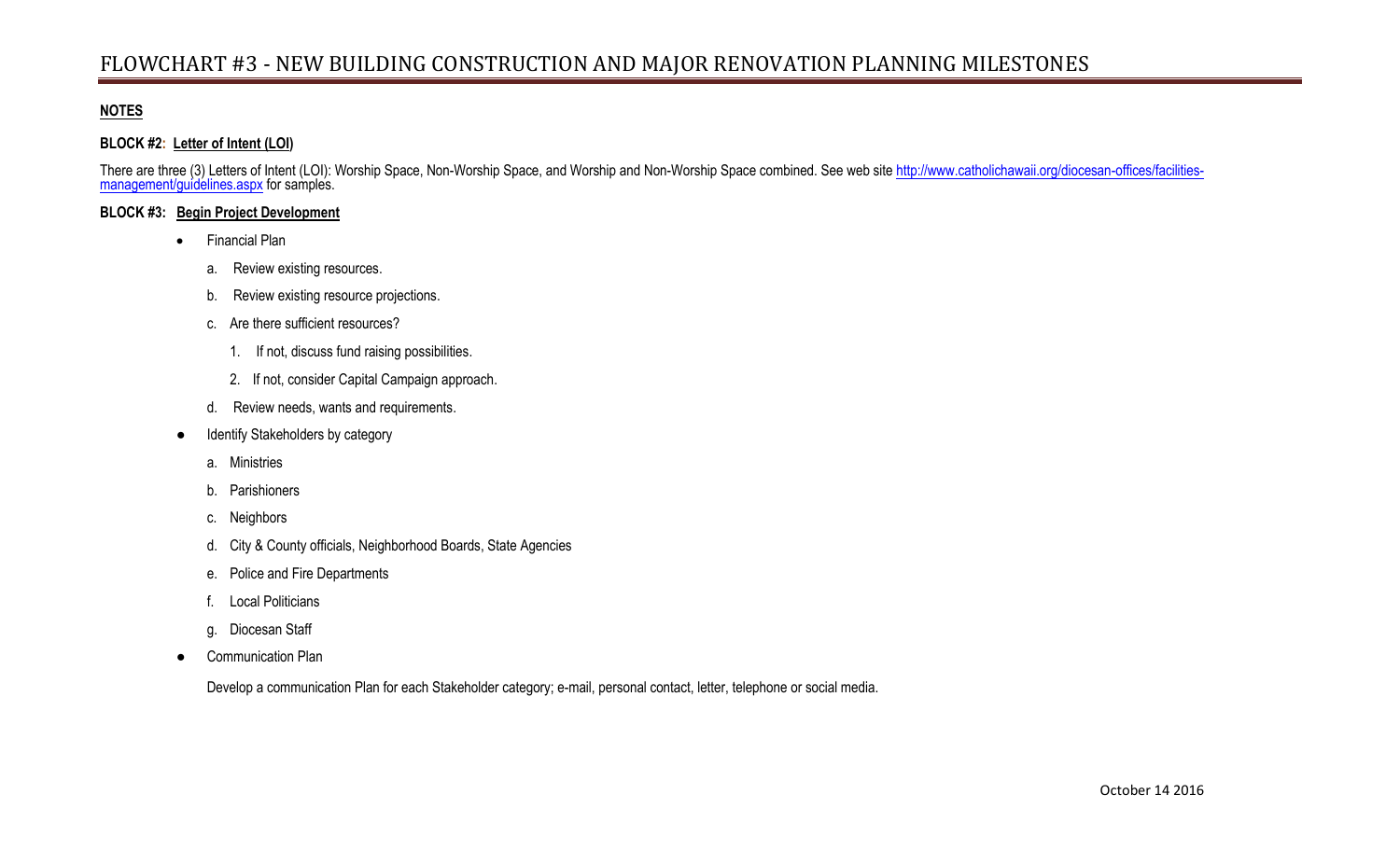## **BLOCK #4: Implement**

Place in motion the Financial Plan along with the Stakeholder and Communication Plan

## **BLOCK #5: Request for Qualifications (RFQ)**

See <http://www.catholichawaii.org/diocesan-offices/facilities-management/guidelines.aspx> for sample.

- a. Identify three or four Architectural Firms with credentials associated with the type of project (Church, School or Parish Hall, etc.).
- b. Develop an RFQ. Survey Stakeholder wants, needs and requirements. The most important element for a project looking out 20 years is a highly sophisticated demographic study and should be included in the evaluation of the RFQ recipients.
- c. Consider forming a special RFQ Evaluation and Selection Committee.
- d. Issue the RFQ.

#### **BLOCK #6: Interview Architectural firms**

RFQ Evaluation and Selection Committee; Screen, interview and question, re-interview and question, evaluate and select.

#### **BLOCK #7: Selected Architectural Firm and Request for Proposal (RFP)**

- Publish Architectural Firm Selection to appropriate Stakeholders.
- Refine Scope of Work (Architectural Program) with the Architect.
- Review Architectural Program, RFP and Architectural Agreement with the Diocesan Planning and Building Commission (DPBC).

## **BLOCK #7A: Develop RFQ for Project Manager (PM)**

- Develop RFQ for hiring a Project Manager
- Screen, interview, evaluate and select
- Process Project Manager Agreement for DPBC review,

### **BLOCK #8: Issue Architectural Agreement**

- Process Agreement for Diocesan review, approval and signature
- Notify appropriate Stakeholders when The Architectural Agreement is approved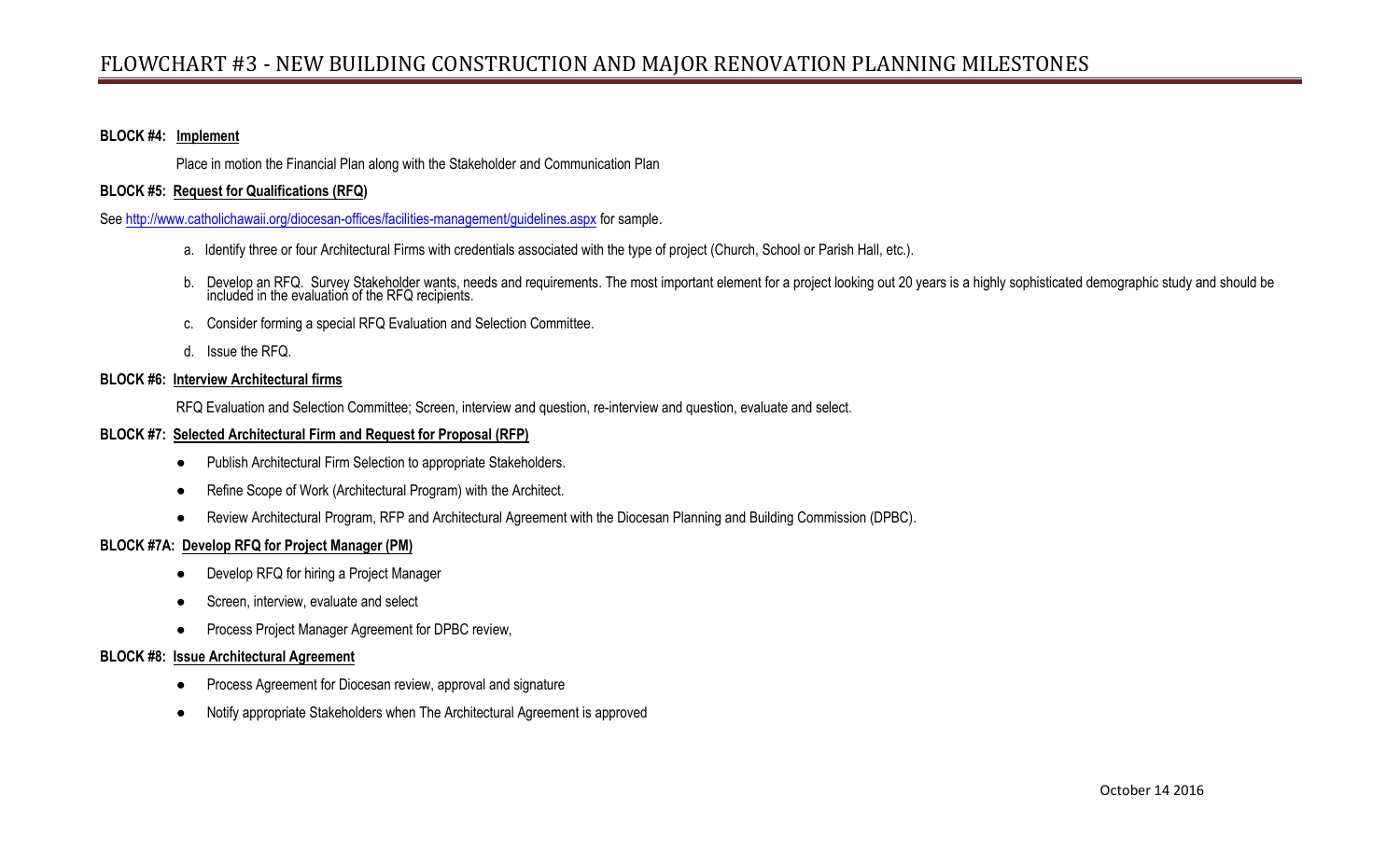## **BLOCK #9: Project Manager RFP**

● Notify appropriate Stakeholders when the Project Manager Contract is approved.

### **BLOCK #10: Develop Concept Designs**

- The Architect, PM with the Parish Project team develop 3 or 4 Design Concepts Each Design Concept should show the advantages and disadvantages of each with a Rough Order of Magnitude cost for each.
- Review the progress of the Financial Plan.
- Review and update the Stakeholder list and Communication Plan.

### **BLOCK #11: Present Design Concepts and Financial Plan to Appropriate Stakeholders**

- Appropriate Stakeholders review; discuss the Design Concepts and Financial Plan.
- Select a Design Concept.

### **BLOCK #12: Present Design Concept, Financial Plan and Stakeholder Support to the Bishop**

● Review discuss and gain approval.

## **BLOCK #!3 and #14: Architectural Design work**

- Schematic Design; Architect, PM and Parish Project Team review, discuss and approve Schematic Design.
- Design Development; Architect, PM and Parish Project Team review, discuss and approve Design Development.

## **BLOCK #15: Construction Documents**

- Architect develops Construction Documents for Bid.
- Architect, PM and Parish Project Team review, discuss and approve Construction Documents.

### **BLOCK #16: RFP to Qualified General Contractors**

- PM to screen and qualify potential General Contractors.
- Architect, PM and PPBC conduct pre bid Conference for qualified bidders followed by job site walk through.